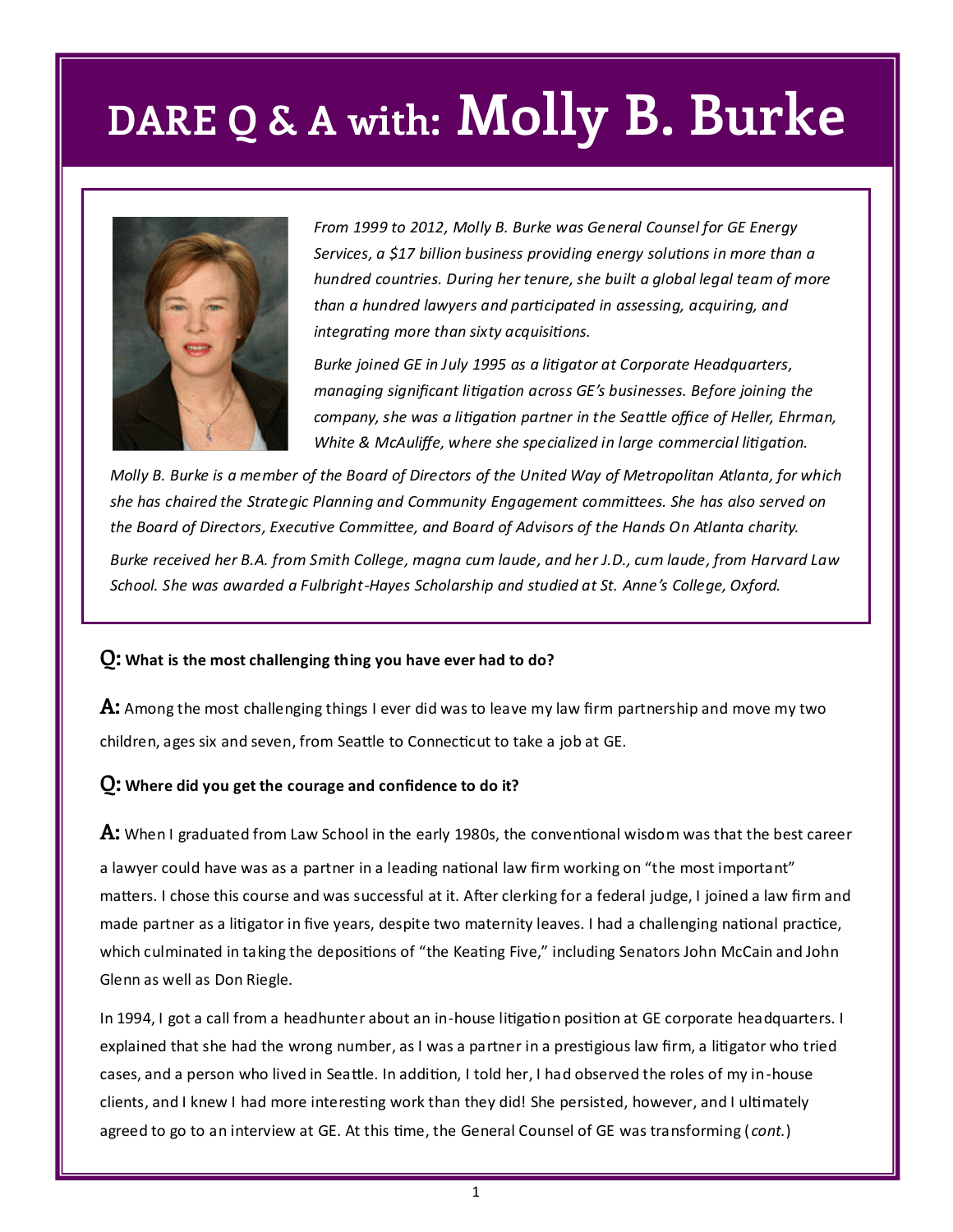**A:** (*cont.*) the legal function by bringing in young partners from great law firms who were viewed as stars. During my interviews, everyone spoke about the range of opportunities for a lawyer inside GE as well as the fact that a lawyer could more effectively counsel the business from inside.

I spent the long flight home and the weeks following it thinking about my current career, and I decided that, while I loved it, there was little potential for significant growth beyond what I had already achieved. I could try more cases, certainly, but in five years, I concluded, I would not be learning much that was new. I also thought about the changes in the legal profession. As clients' bills went up, they were turning less and less to outside counsel, which meant that the role was becoming much more task oriented and less that of a

genuine counselor.

**"I realized that challenge energizes me and that, when it is absent, I don't do my best work."**

Finally, I thought about myself and the kind of person I am. I realized that challenge energizes me and that, when it is absent, I don't do my best work. I also thought about what I wanted for my children. It had always been my goal to expose them to the world. I grew up in Rochester, New York, and had never been out of the country (except to Canada) until I went to college. Living in England for three years after college convinced me there was much to learn from international experience. GE offered the opportunity to expose my children to the world at a much earlier age.

Ultimately, I decided that to pass up this opportunity would be to lose a

chance for professional and personal growth. Although it meant leaving a position that few in the legal profession achieve, I knew I could do even more and that I would not be happy if I didn't take the risk of doing something different.

#### **Q: What is the biggest mistake you have ever made? What did you learn and how did you recover?**

**A:** The biggest mistake I ever made was failing to appreciate the importance of relationships in corporate culture. I believed that by just doing the best work, I would advance. Thus, early in my career, I did not spend enough time building relationships and cultivating supporters, whether for my own advancement or to achieve changes I believed were important for the business. After running into a few roadblocks, however, I began to observe how my colleagues succeeded where I had not. I started talking to peers and superiors about my thoughts and aspirations, gauging the level of support they might provide. I listened carefully to their comments, eager now to understand how their perspective on an issue might differ from mine, so that I could more effectively address their concerns or rally their support. I observed the relationships (*cont.*)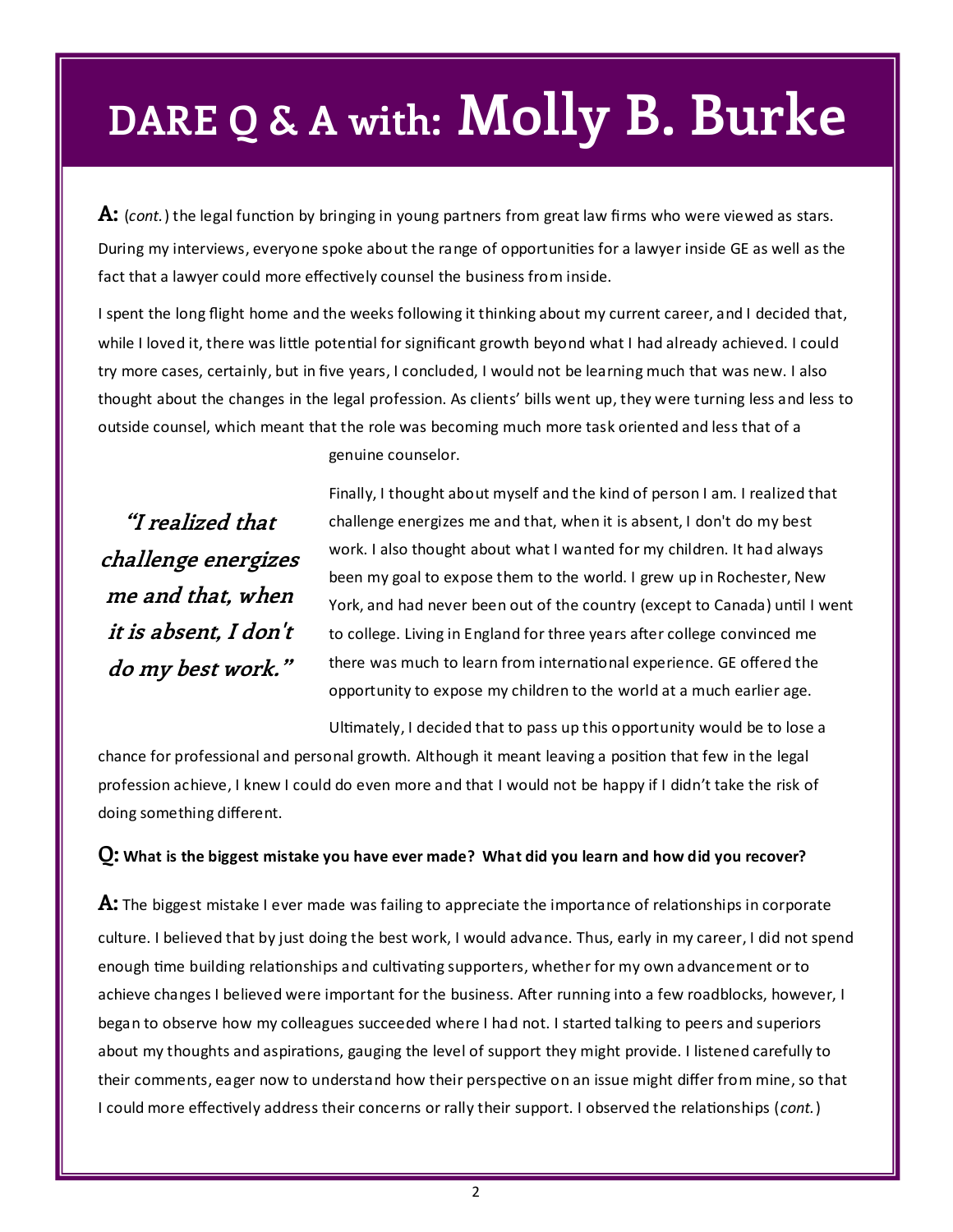**A:** (*cont.*) they had with each other, and I figured out who were the leaders whose views were followed. I made it a point to ensure these leaders were on board before I presented a new initiative. Using this approach, I found it was much easier to initiate changes where I believed they were necessary or desirable.

### **Q: If you had a young woman you cared deeply about entering the workforce today, what single piece of advice would you have for her?**

**A:** I would advise anyone entering the workforce, but particularly young women, to understand the importance of relationships. We often think that if we work hard and do good work we will succeed. To some extent, this is true, but if you have few supporters or any enemies, you can be prevented from achieving what your abilities would otherwise enable you to achieve. Developing the necessary relationships can be a challenge, particularly if you are juggling work, family, and taking care of yourself. It is easy to see why there is so little time for a lunch or a drink after work, much less attending a businesssponsored event such as an exhibit opening. In fact, you do not have to lunch every day or attend every event, but you do need to choose the occasions that work best for you and then be sure to use them wisely. Don't stand in the corner. Talk to people!

While it is true that you may not be missed at outside events, it is even more true that, by missing them, you don't get to know your colleagues inside and outside your business in a way that will make them think of you when an opportunity arises.

Developing relationships is a practice you should start on day one of your career and with a 360-degree approach. It is as important to cultivate relationships with your peers and subordinates as with your bosses. You don't know who is going to be present when someone asks for thoughts on candidates for a new role or asks specifically whether you would be a good potential candidate.

**Q: What advice do you have for building self-confidence?**

**"I would advise anyone entering the workforce, but particularly young women, to understand the importance of relationships."**

**A:** Self-confidence is built from success. Success stems from hard work and knowledge. Fully engage in and master whatever you are working on, so that you do it well. If you make yourself an expert in the task before you, even if it seems a minor role to you, you will soon feel confident talking about it and demonstrating your knowledge. The more often you do this, the more confident you will become. ( *cont.*)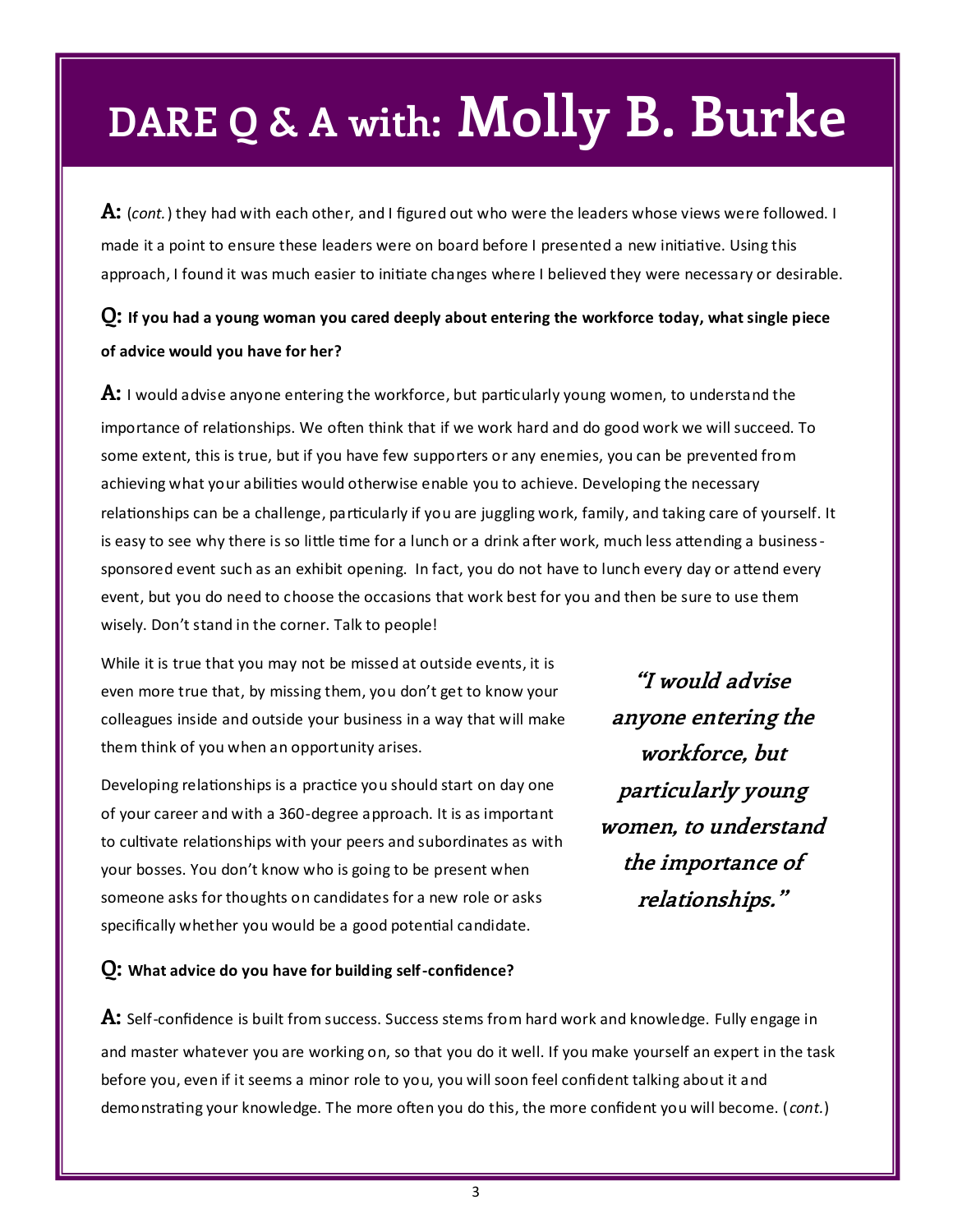**A:** (*cont.*) The act of taking on and mastering new things will teach you that you can master new things, and it will give you the confidence to try even more.

#### **Q: How did you make the leap from middle to senior management?**

**A:** The gap between middle management and senior executive management can only be bridged by leadership. Middle managers are characterized by execution and delivery of an objective. Middle managers formulate tactical plans to achieve a strategy promulgated by someone else. Senior executives formulate the strategy and then must mobilize and inspire others to execute it. In assessing candidates for senior executive roles, business organizations look to the ranks of middle managers for evidence of the leadership skills capable of mobilizing and inspiring. Middle managers are functional leaders, who often have a difficult time demonstrating these skills because their role is often perceived to be to support the organization's objectives from a functional point of view rather than to formulate strategy and lead the execution. In my case, I was able to demonstrate senior executive skills by agreeing to launch a hub of GE's Women's

**"The gap between middle management and senior executive management can only be bridged by leadership."**

Network in Atlanta.

At the time, Atlanta's network had died in the face of the challenge of mobilizing a thousand or so women across more than thirty business locations throughout the metropolitan area. My approach was to recruit a team of strong women leaders from across the business and to formulate a launch plan that involved a series of programs with great speakers. I set out to convince our business leaders, both men and women, that their physical presence was an important part of motivating women to attend the events. By the end of the first year, we had a robust hub, which had centrally planned events as well as smaller gatherings at the individual business sites. Our hub was soon

recognized as a leader and was chosen to host the GE-wide invitation-only women's conference in Atlanta the following year. This conference would be attended by our chairman as well as all the senior business leaders in the company. As hub leader, I identified a team of women from across GE to plan, organize, and present the conference. While I could have said that I had more than enough to do with my job and my kids, this experience enabled me to demonstrate my leadership to a wider audience and secured my promotion.

#### **Q: What is your greatest fear today?**

**A:** My biggest fear for women in the workplace is that we will give up seeking to ensure that all (*cont.*)

4